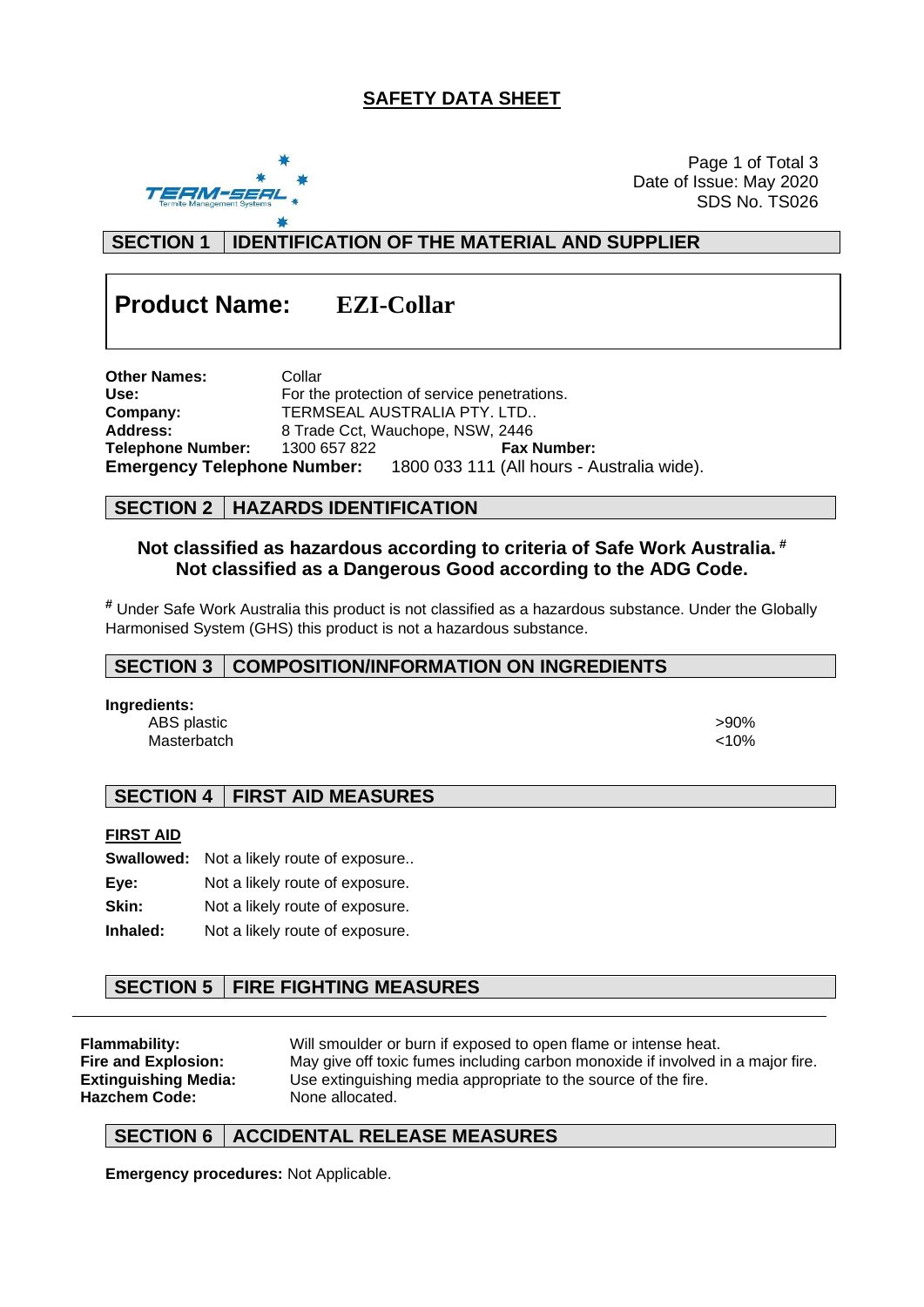# **Product Name: TERMSEAL EZI-Collar** Page 2 of Total 3

#### **SECTION 7 HANDLING AND STORAGE**

**Precautions for Safe Handling:** No special precautions required. **Conditions for Safe Storage:** Store in a dry, cool place out of direct sunlight.

## **SECTION 8 EXPOSURE CONTROLS / PERSONAL PROTECTION**

National Exposure Standards: None allocated. **Biological Limit Values:** None allocated. **Engineering controls:** None required.<br>**Personal Protective Equipment (PPE):** None Required. **Personal Protective Equipment (PPE):** 

#### **SECTION 9 PHYSICAL AND CHEMICAL PROPERTIES**

**Odour:** None.

Appearance: Grey circular plastic collar

# **SECTION 10 STABILITY AND REACTIVITY**

**Chemical Stability: Conditions to avoid: Incompatible materials Hazardous decomposition products: Hazardous reactions:**

# **SECTION 11 TOXICOLOGICAL INFORMATION**

#### *Potential Health Effects:*

Product is manufactured from moulded ABS plastic. No adverse health effects expected under normal conditions of use.

**Acute**

**Swallowed:** Not expected to be toxic. May cause nausea and vomiting if swallowed in large amounts.

**Eye:** Not a likely route of exposure.

**Skin:** Not harmful.

**Inhaled:** Not a likely route of exposure.

**Chronic:** Practically non-toxic

# **SECTION 12 | ECOLOGICAL INFORMATION**

#### **Environmental Toxicology:** No data available.

**Environmental Properties:** This product is not biodegradable and should be disposed of at an approved landfill.

# **SECTION 13 DISPOSAL CONSIDERATIONS**

**Spills & Disposal:** Suitable for disposal at an approved land fill site. Dispose of in accordance with relevant local legislation.

# **SECTION 14 TRANSPORT INFORMATION**

**Transport:** TERMseal Penetration Collars is not classified as a Dangerous Good. It is good practice not to transport this product with food, food related materials and animal feedstuffs.